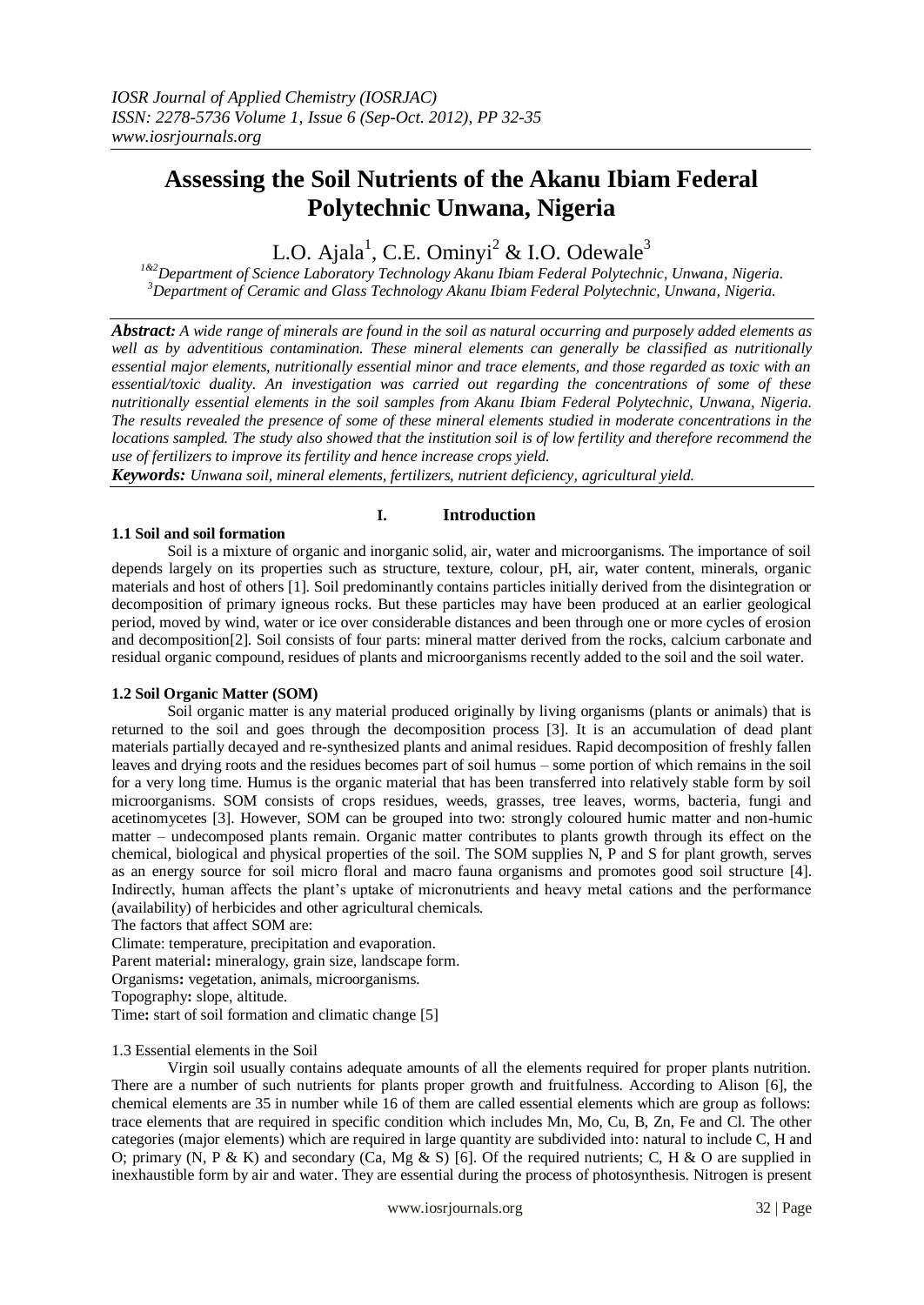in enormous quantities in the atmosphere, but plants are not able to utilize it in this form, bacteria provide nitrogen from the air to the plants of the legumes family through the process called Nitrogen Fixation [7].

#### **1.4 Objective of the study**

The performance, growth and plants' yield give an ideal about the structure and composition of the soil. The plant takes up its need from the surrounding soil. It signifies that plants interact with their immediate environment. It is a known fact that there is a direct relationship between the relative abundance of soil nutrients and the crop yields.

Despite the low crop yield on this Polytechnic soil, there has been no meaningful research on it. This research was therefore carried out centrally to evaluate some mineral elements in soil samples from Akanu Ibiam Federal polytechnic Unwana, Nigeria, with a view to assessing their nutritional level. This will go in long way to improve the agricultural products in the polytechnic community.

## **II. Experimental**

#### **2.1 Sample collection**

Soil samples were collected from four different areas within the Polytechnic environment between  $8<sup>th</sup>$ . 9<sup>th</sup> of December, 2010. The locations are:

Information and Communication Centre location coded 'IC'

The School Administrative Block location coded 'AB'

The Governing Council Chamber location coded 'GC'

Student Hostel/Centre location coded 'SH'

The samples were collected with a hand garden trowel. At the studied locations, a random sampling technique was used to collect representative composite soil samples from the pre-classified sites at a depth of 5- 20cm. The samples were air-dried, sieved with 60 mesh size (0.25mm) and later stored separately in black polythene bags prior to analysis.

#### **2.2** Chemical analysis

The available Potassium was determined by ammonium acetate extraction method at pH 9 as described by Gbenjo et al [8]. Total Nitrogen was measured using Kjeldahl technique (Kjeltech 2300) [9]. Phosphorus was determined with the aid of spectrophotometer by the method of Mehlich [10]. Magnesium, Calcium, Iron, Manganese, Copper, Zinc and Cobalt were analyzed with Atomic Absorption Spectrophotometer (Buck 210) [8,11].

#### **III. Results**

The results of the analysis are presented in the table below. The results of some macro and micro nutrients present in the soil sample from Akanu Ibiam Federal Polytechnic, Unwana, Nigeria.

| Element (mg/kg)          | GC    | $\bf AB$ | IC    | <b>SH</b> | <b>Mean value</b> | <b>Ideal value</b> |
|--------------------------|-------|----------|-------|-----------|-------------------|--------------------|
| Calcium (Ca)             | 1.527 | 0.503    | 0.057 | 0.096     | 0.546             | 1150-3500          |
| Magnesium (Mg)           | 17.89 | 15.69    | 12.76 | 6.07      | 13.103            |                    |
| Potassium $(K)$          | 58.40 | 58.20    | 53.30 | 23.40     | 48.325            | 59-160             |
| Boron (B)                | 0.395 | 0.296    | 0.227 | 0.11      | 0.257             |                    |
| Manganese (Mn)           | 2.45  | 1.55     | .087  | 1.51      | 1.595             | 14                 |
| Iron $(Fe)$              | 4070  | 2400     | 1560  | 670       | 2175              | 90                 |
| Copper (Cu)              | 2.484 | 1.093    | 0.976 | 0.654     | 1.302             | $2 - 6$            |
| $\text{Zinc}(\text{Zn})$ | 2.82  | 4.67     | 2.30  | 1.405     | 2.799             | 4                  |
| Nitrogen $(N)$           | 0.47  | 0.39     | 0.456 | 0.47      | 0.447             | $0.8 - 1.5$        |
| Phosphorus (P)           | 0.05  | 0.02     | 0.15  | 0.08      | 0.075             |                    |

#### **IV. Discussions**

The table above shows the concentrations of the elements in the selected locations from the soil samples from Akanu Ibiam Federal Polytechnic, Unwana, Nigeria. The last column, according to Ibitoye [12], represents the macro and micro elements and their respective ideal/moderate concentrations needed in the soil for proper plants growth.

Comparing the results from the sampling sites, soil sample from 'GC'was the most fertile because it had highest concentrations of NPK notation for the most essential elements for plants' growth [13]. Comparing the results again with the ideal concentration of nutrient elements for proper plants' growth, the results showed that all the sampling sites are less fertile. This might be as a result of continuous cropping practice on the same land year in year out. Therefore, the land needs effective use of fertilizers for soil replenishment with nutrients for good agricultural yield. This is observed in the yield of the crops planted on the soil; since micronutrients'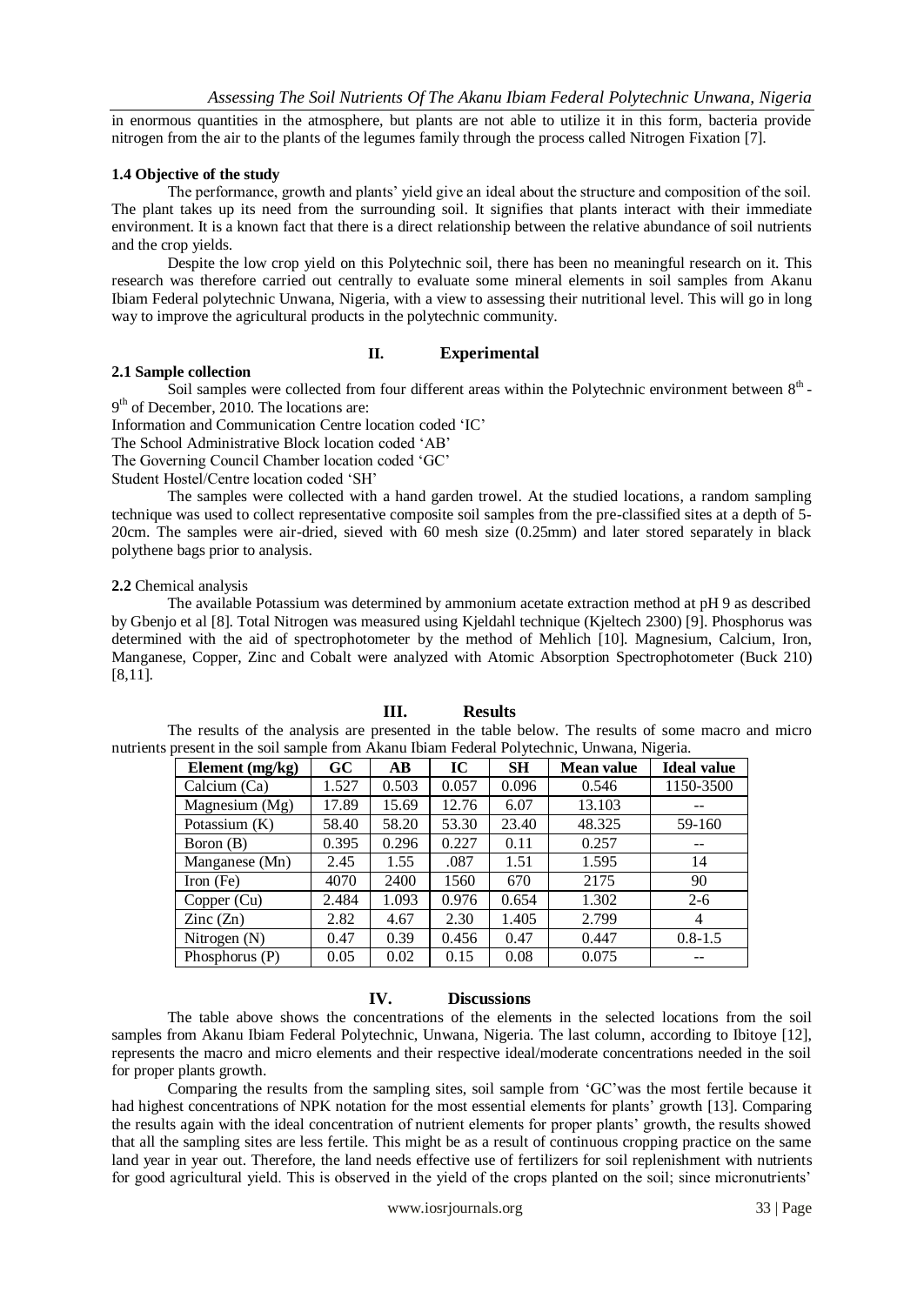deficiencies in the soil is one of the yields limiting factors [14].

All the sampled sites had relatively low concentration of phosphorus with the highest value associated with soil sample from "GC' with a value of 0.15mg/kg and the least found in the soil sample from 'SH' (0.02mg/kg). As a component of ATP, phosphorus is needed for the conversion of light energy to chemical energy (ATP) during photosynthesis. It can also be used to modify the activity of various enzymes by phosphorylation. Since ATP can be used for the biosynthesis of many plant biomolecules, phosphorus is important for plant growth and flower/seed formation [2,6]

Iron had a noticeable elevated level occurring in all the samples which were even higher than the required concentration in the soil (90mg/kg). Iron belongs to the group of elements whose minimal dose is indispensable for the proper functioning of organisms and excessive amounts exert detrimental effects [15]. The high concentration in the soil of iron (and other heavy metals) exert negative effects on the growth and development of plants evoking disturbances in the absorption, transportation and assimilation of individual elements and contributing to changes reflected in reduced yields and fluctuating contents of some micro and macro elements [16, 17]. The soil sample from 'GC' had the highest value of calcium (1.527mg/kg) though low compare to the ideal value (1150-3500mg/kg). It has been reported that calcium deficiency or excess may completely stop the growth and plants may die off [18].

Nitrogen is an essential component of all proteins. Nitrogen deficiency most often results in stunted growth. The contents in the soil sampled ranged from 0.39-0.47mg/kg. Magnesium is part of the chlorophyll in all green plants and essential for photosynthesis. It also helps activate many plant enzymes needed for growth. The values are moderate in all the samples and the mean concentration was found to be 13.103mg/kg.

Boron is important in sugar transport, cell division, and synthesis of certain enzymes. The mean value was found to be 0.257mg/kg. Boron deficiency causes necrosis in young leaves and stunting [12].

Copper is important for photosynthesis and involves in many enzyme processes. Its concentration in the soil sampled from 'GC' (2.484mg/kg) was in line with the ideal concentration (2-6mg/kg). Other samples had relatively low concentrations though these values are still normal considering the acute toxicity of copper in excess but its deficiency in the soil causes plant chlorosis [2,12].

Zinc is required in a large number of enzymes and plays an essential role in DNA transcription. The highest value was found from the soil sample from 'SH' (4.67mg/kg) and the lowest from 'AB' with a value of 1.405mg/kg. A typical symptom of zinc deficiency is the stunted growth of leaves, commonly known as "little leaf" and is caused by the oxidative degradation of the growth hormone auxin. Manganese is necessary for building the chloroplasts. The values from the sampling sites were relatively low compare to the ideal value (14mg/kg). Manganese deficiency may result in coloration abnormalities, such as discolored spots on the foliage [6,12].

#### **V. Conclusion**

The results of the analysis revealed that the representative sites had low concentrations of required elements for good agricultural yield. This might be as a result of geological composition of the soil of this environment or continuous cropping. It research has confirmed that the institution soil needs adequate fertilization for proper plant growth. On this note, it is therefore recommended that the soil should be nourished with fertilizers (especially NPK) to achieve more productivity. Also, because of deficiencies of most of these mineral elements in the soil sampled, further investigation should be conducted to determine heavy metal contents of the soil since their excessive concentrations in the soil hampered the absorption, transportation and assimilation of useful nutrients by the plants which are likely to result in diminished volume and deteriorated quality of yields. Hence, studies on heavy metals in the school soil and plant tissue testing of the crop growing on the soil are advocated.

#### **References**

- [1] A. Youdeowei, F.O.C. Ezedinma and C.O. Ochapa, *Introduction to tropical agriculture,* 1st Ed (China: Longman Ltd., 1986) 70-72. [2] E.W. Russell, *Soil conditions and plant growth*, 10th Ed (London: Longman Group Ltd., 1973) 60.
- [3] B. Alexandra and B. Jose, The importance of soil organic matter. *FAO Soils Bulletin*, 2005, 5-6.
- [4] W. Smilde, Soil organic matter and organic manuring, in G.R. Heren, *Publication of institution for fertility* (The Netherlands, 1978) 8-10.
- [5] V.I.E. Ajiwe, S.C. Mbekedogu, C.C. Ajiwe and H.O. Nnabuenyi, Analysis of micro and macro elements in Nnamdi Azikiwe University soil, *Anachem Journal,* 3(1 & 2), 2008, 434-438.
- [6] W. Alison, *http://www.ncagr.gov/cyber/kidwrld/plant/nutrient.htm,* 2005, *Retrieved13/01/2011*.
- [7] I. Pais and J.B. Jones, *The handbook of trace elements, i*n B. Ration (Ed) (Florida,19197) 1-202.
- [8] I.O. Gbenjo, D.F. Latona, O.A.Oyetade, O. R. Adebayo and S.A. Shittu, *Chemicals in Action: A laboratory manual of applied chemistry* (Nigeria: Ajidek Press Ltd., 2009) 46.) 357- 359 & 627.
- [9] J. Mendham, R.C. Denney, J.D. Barnes and M.J.K. Thomas, *Quantitative Chemical Analysis* (Indian Delhi: Vogel, Singapore Ltd., 2002).
- [10] M. Mehlich, Mehlich-3 soil test extractant: A modification of the Mehlich-2 extractant, *Comm. Soil Sci. Plant Anal.,* 15, 1984, 1409-1416.
- [11] G.I. Onwuka, *Food Analysis and Instrumentation: Theory and Practice* (Lagos, Nigeria: Naphthali Prints, 2005) 115-121.